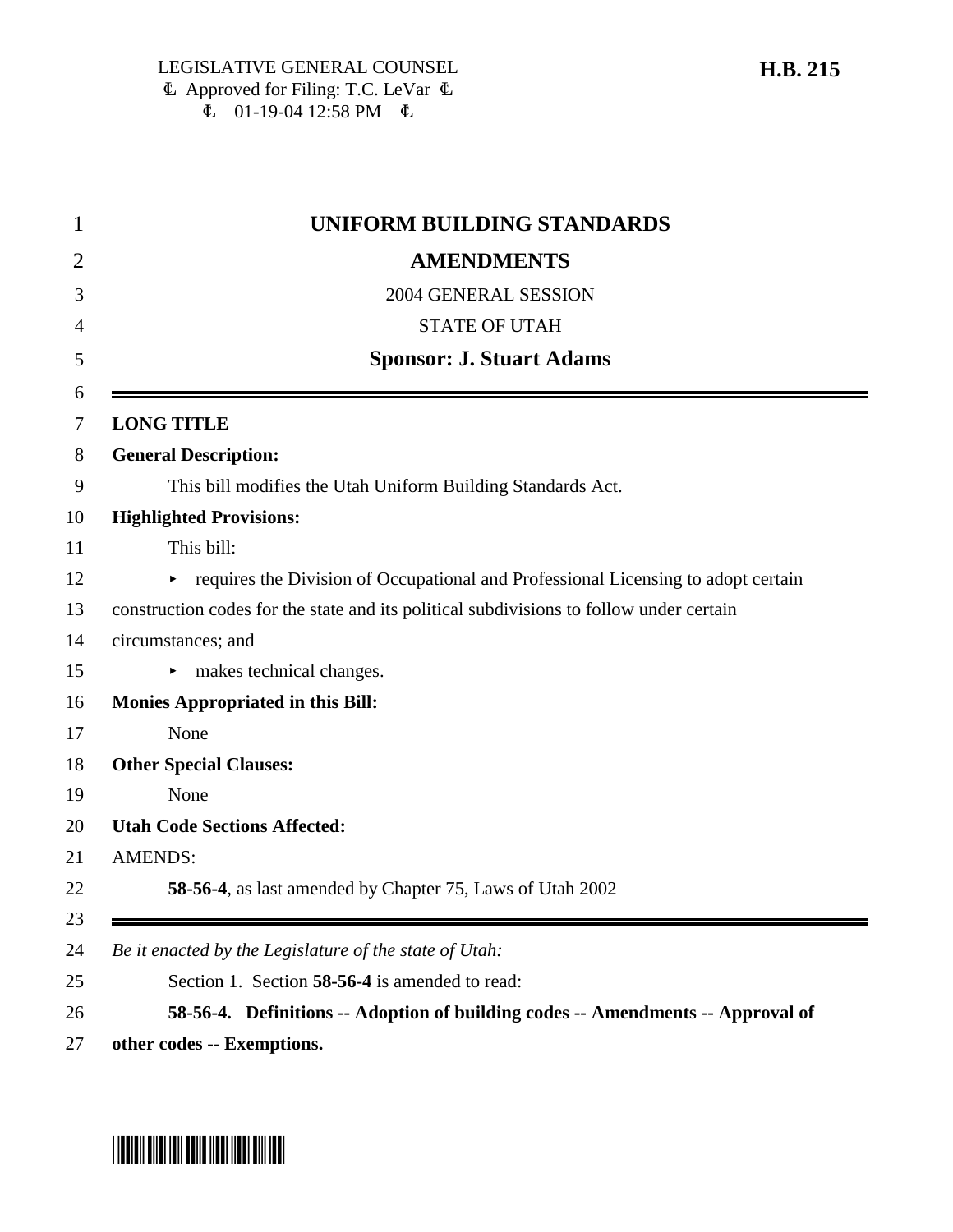**H.B. 215 01-19-04 12:58 PM**

| 28 | (1) As used in this section:                                                                      |
|----|---------------------------------------------------------------------------------------------------|
| 29 | (a) "agricultural use" means a use that relates to the tilling of soil and raising of crops,      |
| 30 | or keeping or raising domestic animals, for the purpose of commercial food production;            |
| 31 | (b) "not for human occupancy" means use of a structure for purposes other than                    |
| 32 | protection or comfort of human beings, but allows people to enter the structure for:              |
| 33 | (i) maintenance and repair; and                                                                   |
| 34 | (ii) the care of livestock, crops, or equipment intended for agricultural use which are           |
| 35 | kept there; and                                                                                   |
| 36 | (c) "residential area" means land that is not used for an agricultural use and is:                |
| 37 | $(i)$ (A) within the boundaries of a city or town; and                                            |
| 38 | (B) less than five contiguous acres;                                                              |
| 39 | $(ii)$ (A) within a subdivision for which the county has approved a subdivision plat              |
| 40 | under Title 17, Chapter 27, Part 8, [Subdivision] Subdivisions; and                               |
| 41 | (B) less than two contiguous acres; or                                                            |
| 42 | (iii) not located in whole or in part in an agricultural protection area created under Title      |
| 43 | 17, Chapter 41, [Agricultural] Agriculture Protection Area.                                       |
| 44 | $(2)$ (a) Subject to the provisions of Subsections (4) and (5), the following codes, each         |
| 45 | of which must be promulgated by a nationally recognized code authority, shall be adopted, in      |
| 46 | the manner described in Subsection $(2)(b)$ , as the construction codes which the state and each  |
| 47 | political subdivision of the state shall follow in the circumstances described in Subsection (3): |
| 48 | (i) a building code;                                                                              |
| 49 | (ii) the National Electrical Code promulgated by the National Fire Protection                     |
| 50 | Association;                                                                                      |
| 51 | (iii) a residential one and two family dwelling code;                                             |
| 52 | $[\overline{\text{(iii)}}]$ (iv) a plumbing code; $[\text{and}]$                                  |
| 53 | $[\overline{(iv)}]$ (v) a mechanical code[.];                                                     |
| 54 | (vi) a fuel gas code; and                                                                         |
| 55 | (vii) an energy conservation code.                                                                |
| 56 | (b) [The] In accordance with Title 63, Chapter 46a, Utah Administrative Rulemaking                |
| 57 | Act, the division, in collaboration with the commission, shall adopt by rule specific editions of |
| 58 | the codes described in Subsection $(2)(a)$ , and may adopt by rule successor editions of any      |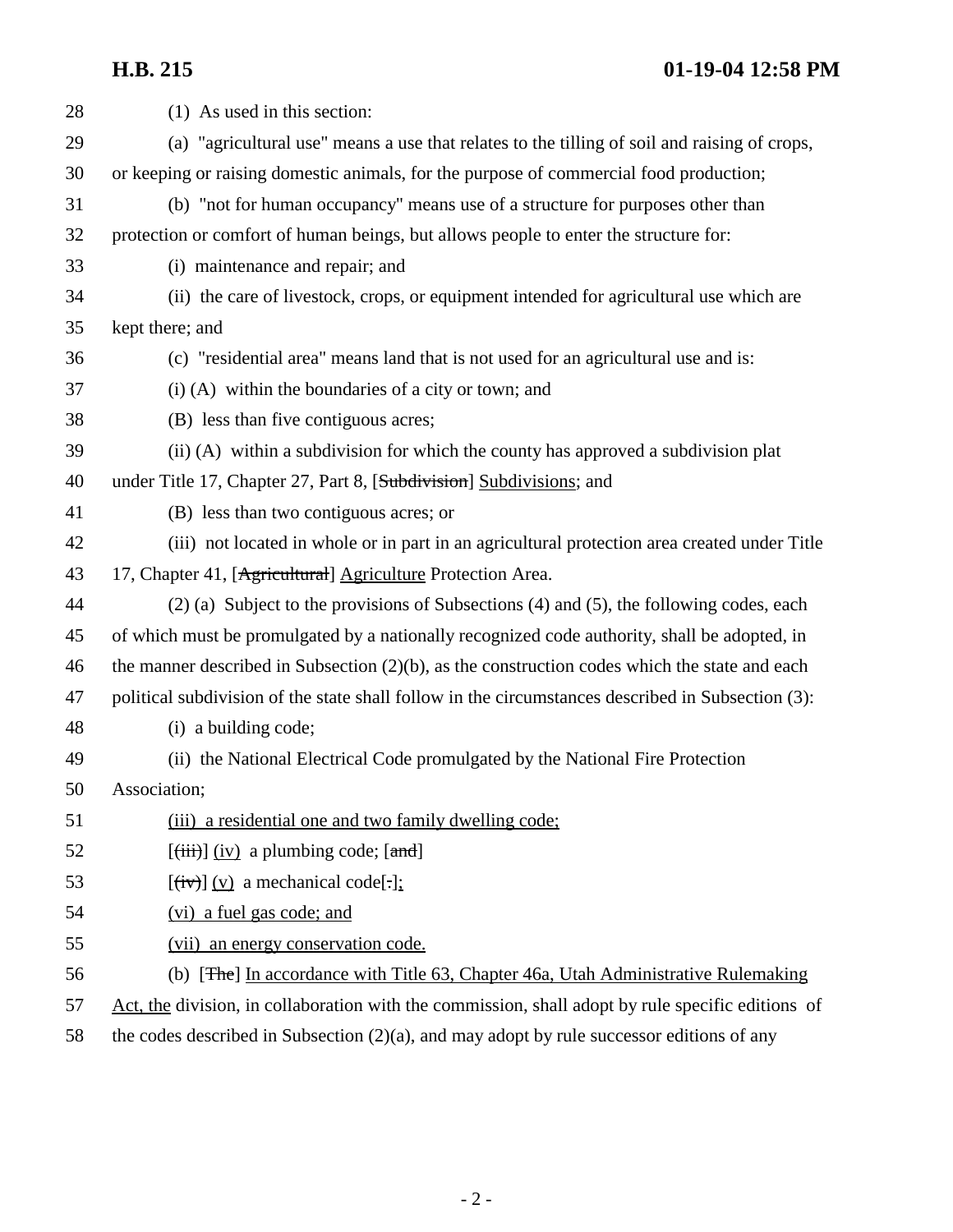# **01-19-04 12:58 PM H.B. 215**

| 59 | adopted code.                                                                                              |
|----|------------------------------------------------------------------------------------------------------------|
| 60 | (c) The division, in collaboration with the commission, may, in accordance with                            |
| 61 | Section 58-56-7, adopt amendments to the codes adopted under Subsection $(2)(a)$ , to be                   |
| 62 | applicable to the entire state or within one or more political subdivisions.                               |
| 63 | (3) Subject to the provisions of Subsections (4) and (5), the codes and amendments                         |
| 64 | adopted under Subsection (2) shall be followed when:                                                       |
| 65 | (a) new construction is involved;                                                                          |
| 66 | (b) the owner of an existing building, or the owner's agent, is voluntarily engaged in:                    |
| 67 | (i) the repair, renovation, remodeling, alteration, enlargement, rehabilitation,                           |
| 68 | conservation, or reconstruction of the building; or                                                        |
| 69 | (ii) changing the character or use of the building in a manner which increases the                         |
| 70 | occupancy loads, other demands, or safety risks of the building.                                           |
| 71 | (4) (a) The division, in collaboration with the commission, $[\frac{shall \; have}{shal}]\$ has discretion |
| 72 | to approve, without adopting, certain codes in addition to those described in Subsection $(2)(a)$ ,        |
| 73 | including specific editions of the codes, for use by a compliance agency.                                  |
| 74 | (b) If the applicable code is one which the division has approved under Subsection                         |
| 75 | $(4)(a)$ , a compliance agency has the discretion to:                                                      |
| 76 | (i) adopt an ordinance requiring removal, demolition, or repair of a building, according                   |
| 77 | to a code;                                                                                                 |
| 78 | (ii) adopt, by ordinance or rule, a dangerous building code; or                                            |
| 79 | (iii) adopt, by ordinance or rule, a building rehabilitation code.                                         |
| 80 | (5) (a) Except in a residential area, a structure used solely in conjunction with                          |
| 81 | agriculture use, and not for human occupancy, is exempted from the permit requirements of                  |
| 82 | any code adopted by the division.                                                                          |
| 83 | (b) Notwithstanding Subsection $(5)(a)$ , unless otherwise exempted, plumbing,                             |
| 84 | electrical, and mechanical permits may be required when that work is included in the structure.            |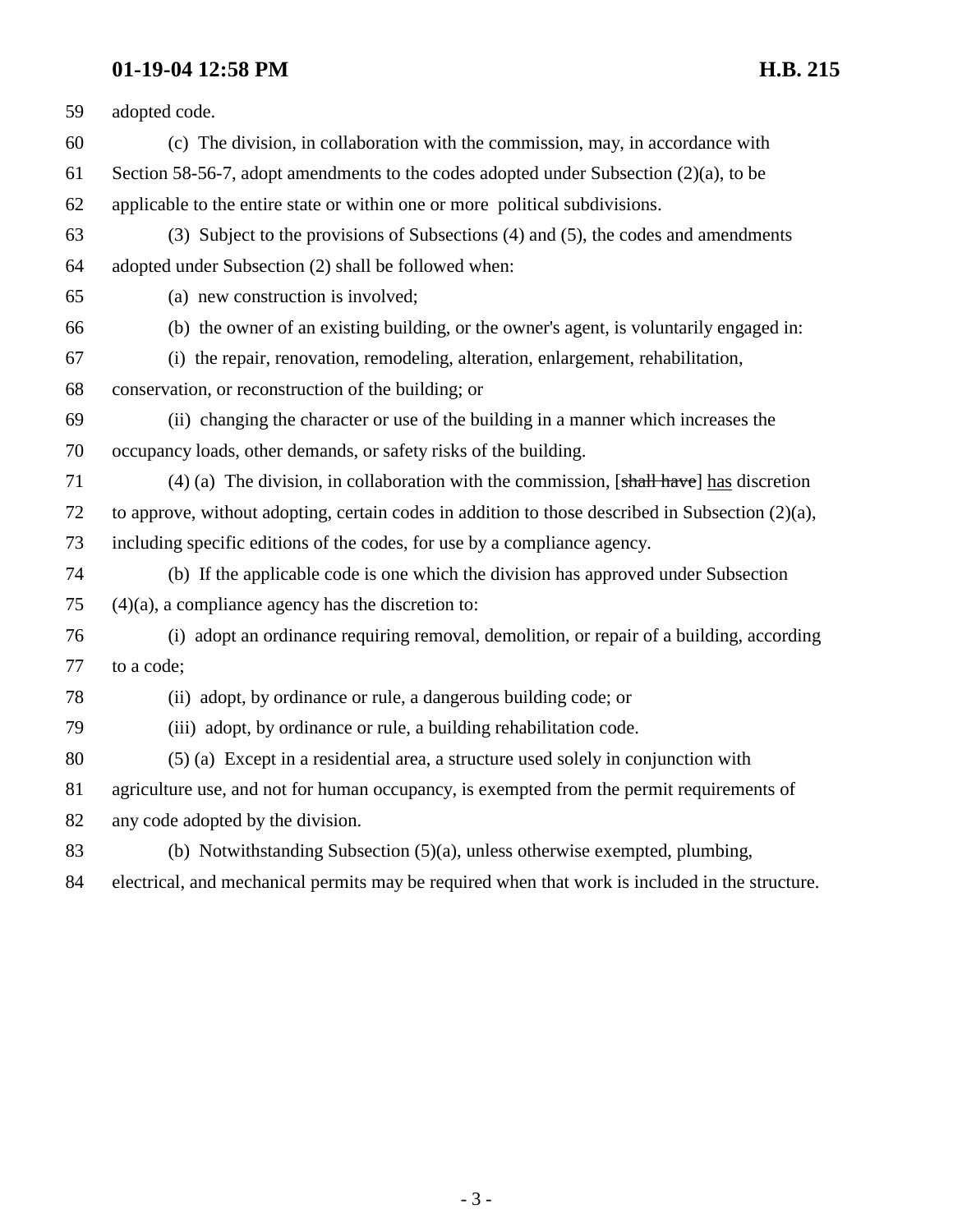$\equiv$ 

### **Legislative Review Note as of 1-2-04 1:27 PM**

A limited legal review of this legislation raises no obvious constitutional or statutory concerns.

**Office of Legislative Research and General Counsel**